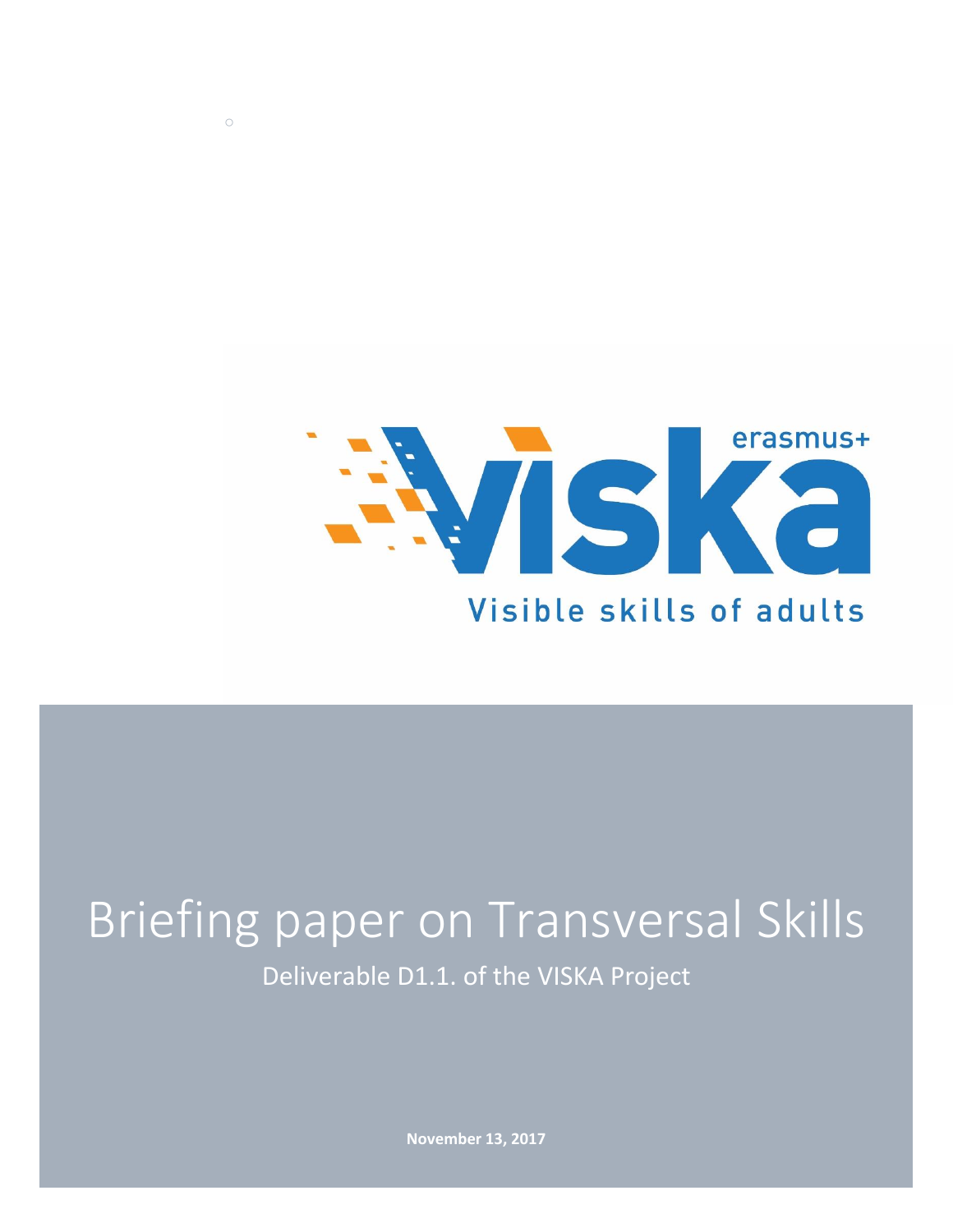



## <span id="page-1-0"></span>**Table of Contents**

| TRANSVERSAL SKILLS - A SET OF SKILLS PRESENTED AS A FRAMEWORK WITHIN THE VISKA PROJECT: 4  |  |
|--------------------------------------------------------------------------------------------|--|
|                                                                                            |  |
| WHAT CHALLENGES ARE LINKED TO VALIDATING TRANSVERSAL SKILLS WITH THE VISKA TARGET GROUP? 6 |  |
|                                                                                            |  |

**DISCLAIMER:** This project has been funded with support from the European Commission. This publication reflects the views only of the author, and the Commission cannot be held responsible for any use which may be made of the information contained therein.



Co-funded by the **Erasmus+ Programme** of the European Union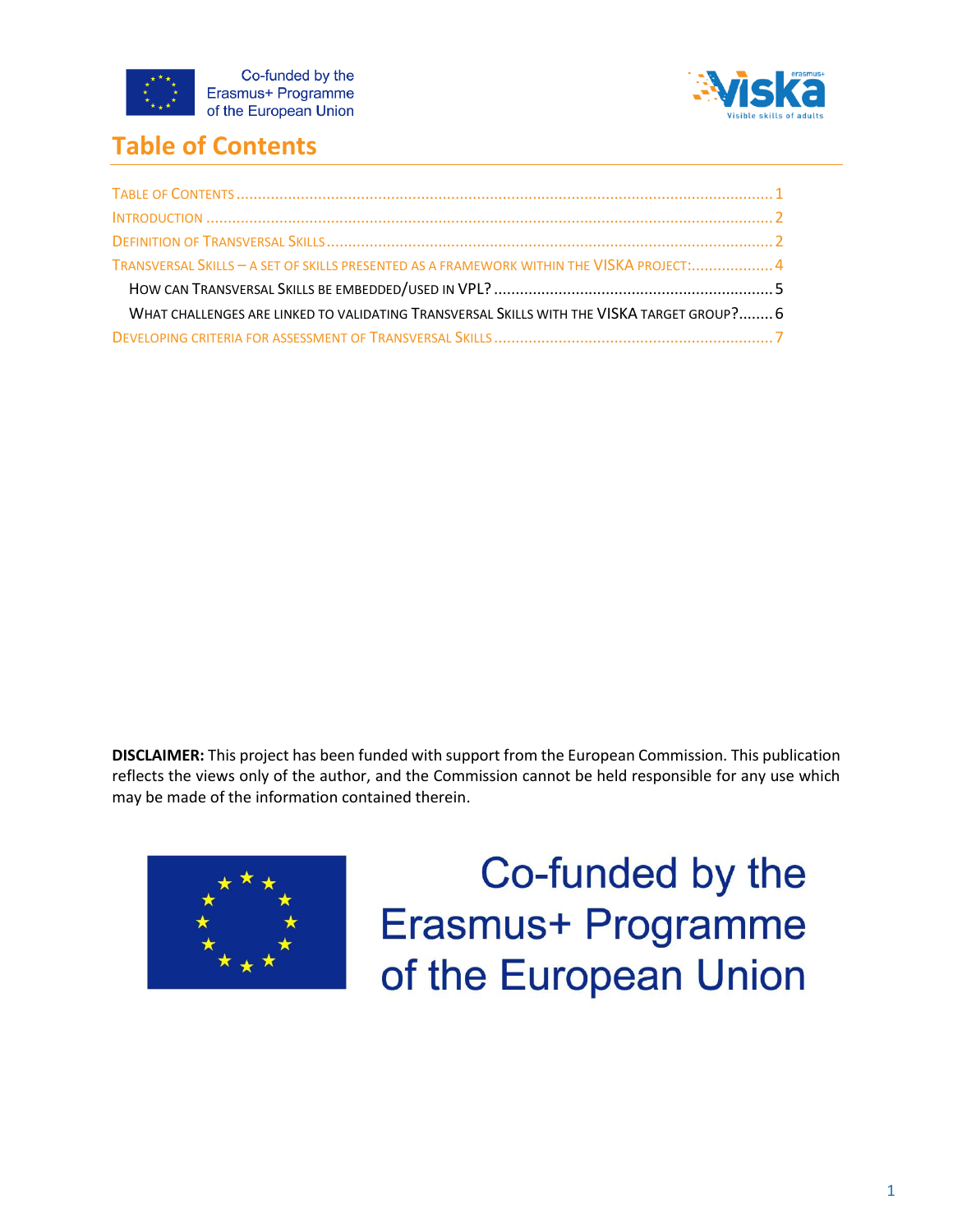#### <span id="page-2-0"></span>**Introduction**

l

This briefing paper aims at describing a common understanding within the VISKA project partnership [\(www.viskaproject.eu\)](http://www.viskaproject.eu/) regarding the definition of Transversal Skills and to develop a means for identifying and assessing these transversal skills in a validation process for low-qualified adults and migrants. As a later activity in the project assessment criteria will be further developed in Work Package 3 based on this briefing paper and used in the field-trials in some partner countries. The set of skills composing the framework for Transversal Skills in the context of the VISKA project are presented in a table on page 4. It is acknowledged that there are other considerations such as the European Commission's eight key competence framework which could have relevance within national and European systems but which are beyond the scope of this paper.

The VISKA partnership decided to use the term Validation of Prior Learning (VPL) instead of Validation of Non-formal and Informal Learning (VNFIL) since the term VPL is broader and includes all types of learning; formal, non-formal and informal. In the case of migrants, there is a need to take all types of learning into account in the validation process, including documents of formal learning which may not be valued directly as such in the receiving countries National Qualification Frameworks.

## <span id="page-2-1"></span>**Definition of Transversal Skills**

In advance of defining what transversal skills refer to in the context of the VISKA project it is important to acknowledge the extensive discourse around the area of knowledge, skill and competence. It is the latter terms of skill and competence which are of particular interest to the VISKA project. There is currently no international consensus on the meaning of skills and competences. In fact, the use and definition of skills and competencies varies widely<sup>1</sup>.

This becomes even more complicated when trying to come to a consensus on the definition of Transversal Skills, a skill set that employers and the labour market are increasingly conscious of and looking for. In the narrowest sense, skill refers to being able to do something well, for example, drive a nail. While competence can also be used in a similar way, it has over time become more associated with not only being able to do something well (without a context) but being able to do something relevant but not limited to a particular role. For example, when it comes to being able to communicate, it is not only a matter of being able to speak or write, but to be able to speak or write competently within different contexts in the family, in the community and in the workplace.

As outlined in the VISKA application, Transversal Skills (as opposed to job-specific skills) are commonly understood as the ability to work in a team, to communicate effectively, to be proficient in foreign languages, to be entrepreneurial, to be able to think creatively and to be able to solve problems. Transversal Skills are also referred to as generic skills that include *soft skills* (such as communication,

 $\overline{2}$ 

 $<sup>1</sup>$  Definitions of skills and competencies vary between official documents from the European Commission. A case in</sup> point is The Recommendation on key competences for Lifelong learning and The Recommendation on the establishment of the European Qualifications Framework for Lifelong Learning. The first Recommendation uses "skills" as a component of "competence", while the second one puts the two concepts on the same level, together with "knowledge."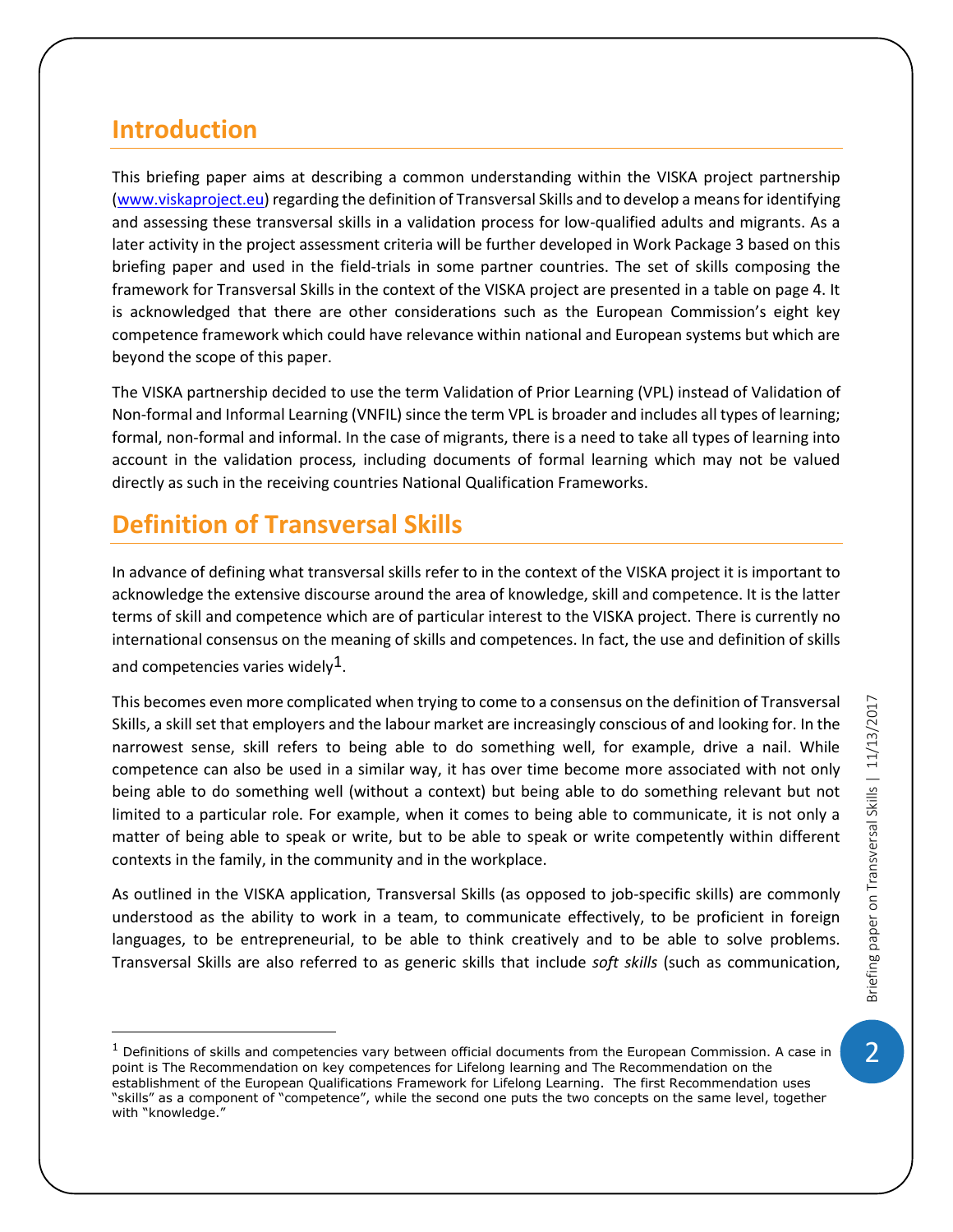



problem solving abilities, teamwork and motivation), but also encompass ICT, language and cognitive skills (such as collaboration, negotiating and information-sharing).

Despite the importance of Transversal Skills in the labour market, in education and in many other life and social domains, they are not always sufficiently visible to be captured and valued. It is by valuing transversal skills that VISKA aims to contribute to encouraging a transnational consensus on, and a common language for, the definition of Transversal Skills - including the development of validation criteria - as a prerequisite for their effective documentation and possible outcome of the validation process.

The VISKA partner consortium has reviewed various definitions of Transversal Skills, such as those developed by CEDEFOP, ELGPN, ESCO, UNESCO, Skills Panorama (EC), Conference board of Canada and more. These definitions differed in a number of respects, yet they were all interrelated and linked to other categories of skills and competence definitions (Basic Skills, Employability Skills, Key Competences,  $21<sup>st</sup>$ Century Skills etc.).

Based on discussions among the project partners it was decided to adopt a view of Transversal Skills such as that put forward by UNESCO *(Bangkok) 2014, Asia Pacific*:

*Transversal Skills are those typically considered as not specifically related to a particular job, task, academic discipline or area of knowledge but as skills that can be used in a wide variety of situations and work settings (IBE 2013). These skills are increasingly in high demand for learners to successfully adapt to changes and to lead meaningful and productive lives.*

*Examples include:*

*Critical and innovative thinking*

*Inter-personal skills (e.g. presentation and communication skills, organizational skills, teamwork, etc.)*

*Intra-personal skills (e.g. self-discipline, enthusiasm, perseverance, self-motivation etc.)*

*Global citizenship (e.g. tolerance, openness, respect for diversity, intercultural understanding, etc.)*

*Media and information literacy such as the ability to locate and access information, as well as to analyse and evaluate media content*

*Source: UNESCO (Bangkok) 2014, Asia Pacific*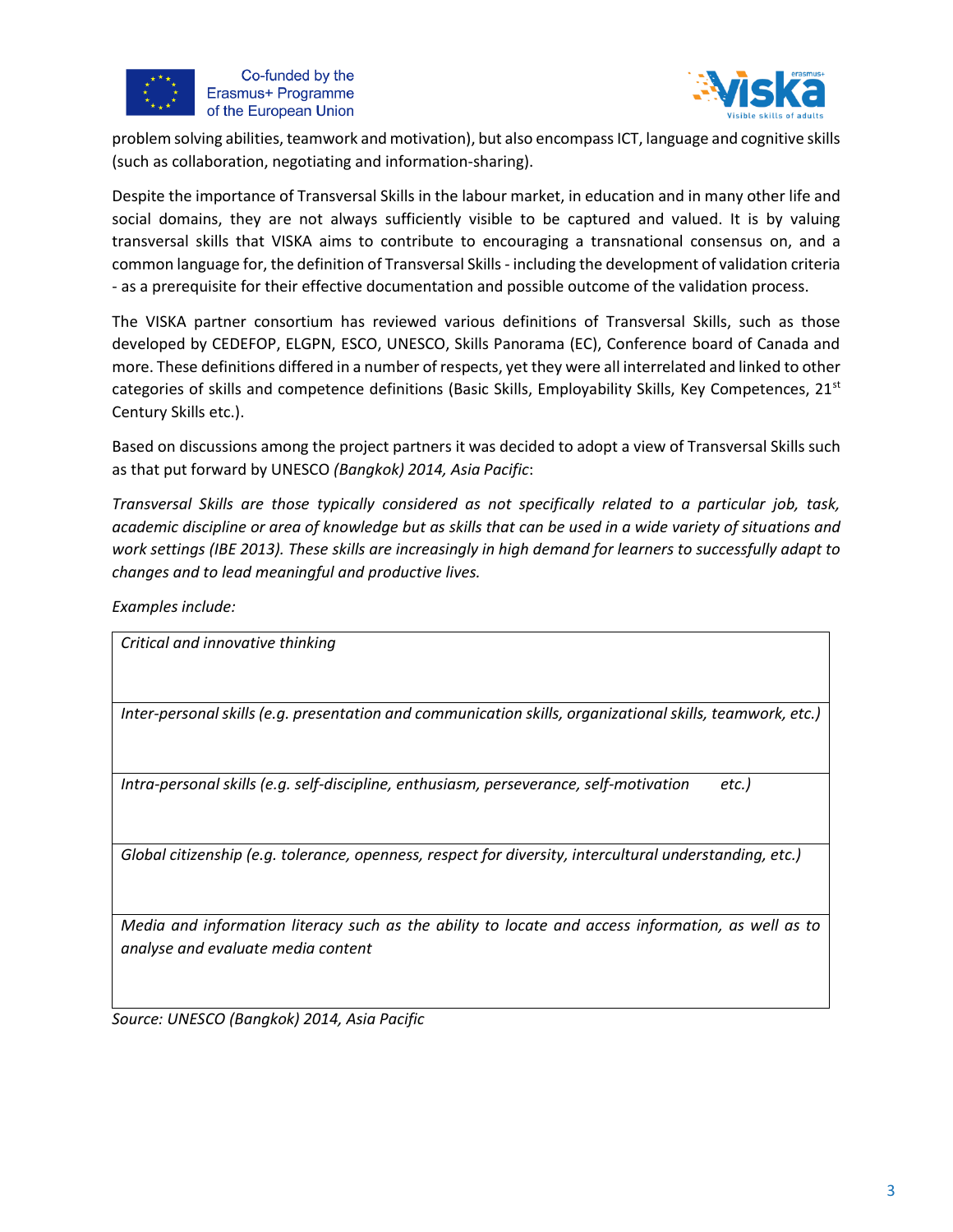The project partners find that the overlap between Transversal Skills, Basic Skills and Key Skills needs to be addressed when developing the criteria for Transversal Skills for use in Validation of Prior Learning (VPL). Transversal Skills are based on a core of Basic Skills which incorporate '*the skills needed to live in contemporary society, such as listening, speaking, reading, writing and mathematics.'* Cedefop, Bjørnåvold, 2000; Cedefop, Tissot, 2000.

Key Competences and Key Skills are defined as "the sum of skills (Basic and New Basic Skills) needed to live in contemporary knowledge society." Cedefop, 2004; European Parliament and Council of the European Union, 2006.

As Transversal skills can be evidenced at many levels, from basic to advanced, in our work in VISKA we consider Transversal Skills as encompassing Basic and Key skills.

In VISKA the example of Transversal Skills from UNESCO will be adapted to include the following skills.

#### <span id="page-4-0"></span>**Transversal Skills – a set of skills presented as a framework within the VISKA project:**

|  |  | Critical and innovative thinking |  |
|--|--|----------------------------------|--|
|--|--|----------------------------------|--|

problem solving, creativity, conscientiousness, entrepreneurship, ability to learn (from Key Skills)

Inter-personal skills, such as:

presentation and communication skills; both in mother tongue and in foreign language (the specification from Key Skills)

organizational skills

teamwork

Intra-personal skills, such as:

self-discipline

perseverance

self-motivation

Global citizenship, such as:

tolerance

openness

respect for diversity

intercultural understanding

cultural expression and intercultural, social and civic competence (from Key Skills)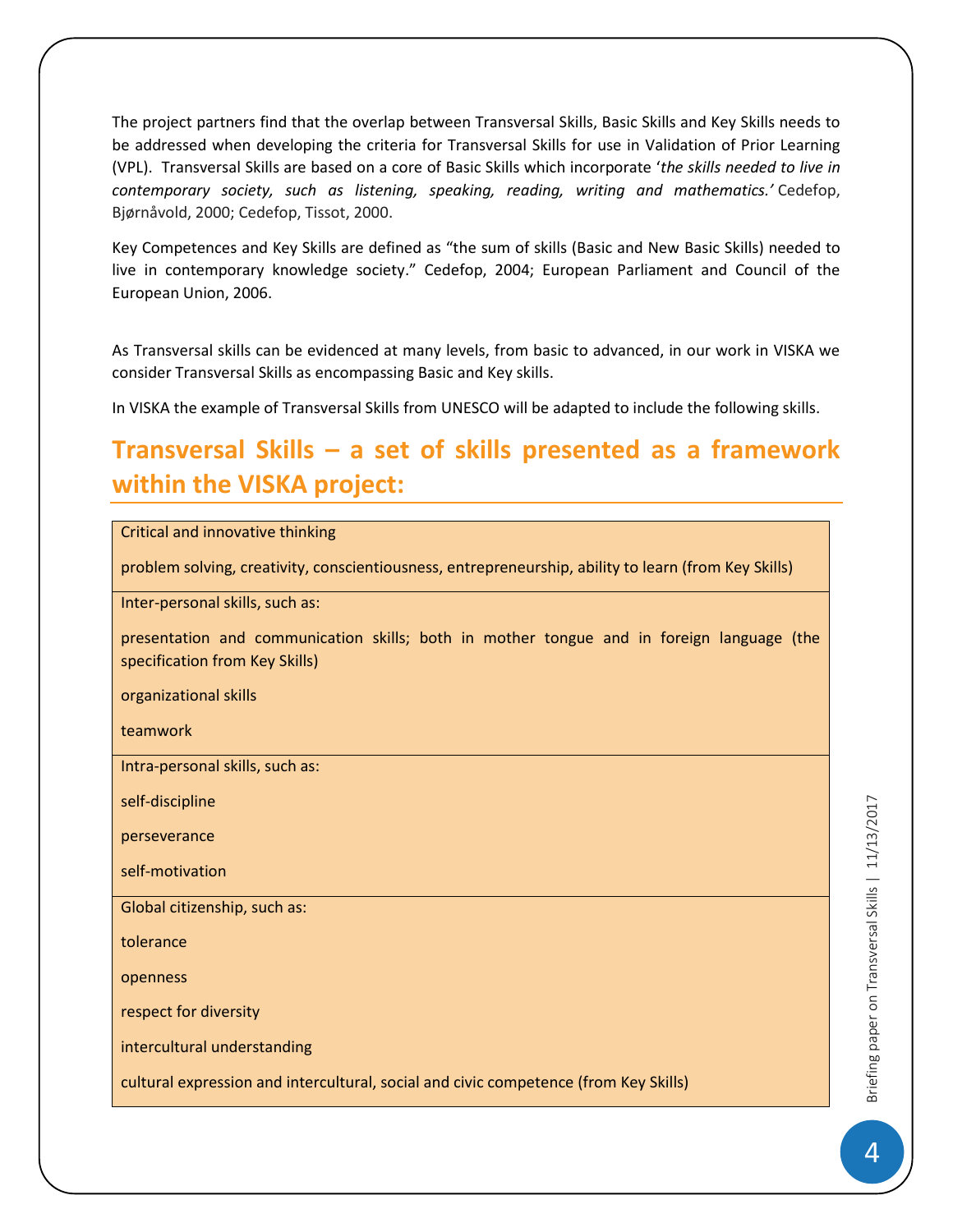



| Media and information processing/literacy such as:                          |
|-----------------------------------------------------------------------------|
| the ability to locate and access information                                |
| the ability to analyse and evaluate media content                           |
| the ability to understand and analyze numerical and statistical information |
| digital competence (from Key Skills)                                        |
|                                                                             |

In the following work in VISKA we will define criteria for Transversal Skills as we define them in the table above and try out these criteria in validation procedures.

#### <span id="page-5-0"></span>**How can Transversal Skills be embedded/used in VPL?**

In VISKA the aim is to make visible the skills of migrants and low-qualified people through identification, documentation and assessment of competences based on agreed criteria.

Identification and documentation are the first two phases of the VPL process as defined in the Council recommendation (2012). They also involve what is called "skills audit", which, according to the European guidelines for validating non-formal and informal learning (2015), has the aim of helping individuals:

to reflect on and become conscious of their actual capabilities (knowledge, skills and competence);

to help the unemployed and other disadvantaged groups – for example low skilled adults and migrants – to develop their careers and increase their employability prospects;

to provide users with a means of making visible and marketing their skills and competences;

to map needs for further training, considering the importance of matching the individual's competences with labour market needs.

In the process of identification and documentation of competences it is sometimes a challenge to describe what standards or criteria the person needs to meet in their description of competences. The tools used may have rather vague headings, as for example "*competences from job experience*, *education/training and other learning arenas such as social/leisure activities"*. In this part of the validation process it can be helpful to have more specific criteria that describe the skills that are needed or in demand by society and the labour market. This includes Transversal Skills, as described in this paper. In work package 3 the VISKA partners will define criteria for Transversal Skills to be tested in the tryouts later in the project period.

Following the documentation of competences, the results could be used:

to identify and document own competences/skills **in a wide perspective** (Transversal Skills for example) for personal develoment and/or appropriate job opportunities or education with the individual (phases 1 and 2 of the VPL process);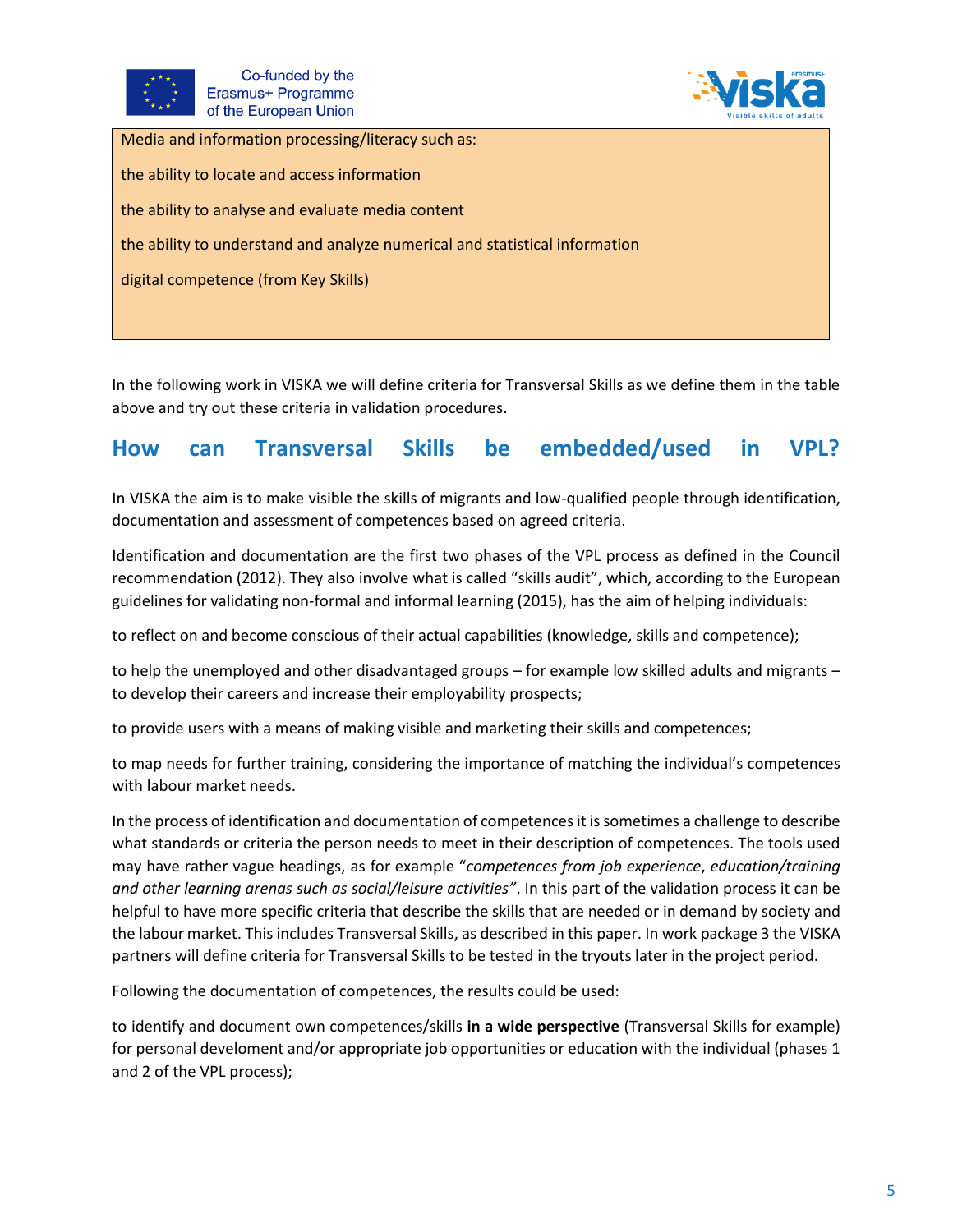to make an assessment of the documented skills resulting in certification (phases 3 and 4 of the VPL process);

to identify and document skills **against job related or curricula related criteria** (phases 1 and 2 of the VPL process);

|                 | to make a formal assessment of job related/curricula related competences and provide certification in a |     |      |         |           |
|-----------------|---------------------------------------------------------------------------------------------------------|-----|------|---------|-----------|
| specific sector | (phases                                                                                                 | and | 4 of | the VPL | process). |

Partnership discussions have pointed out that Transversal Skills should not be used in isolation from other criteria, e.g. it is important to look at the total skill set of the individual, in order to identify appropriate opportunities for further development and active participation in society. It is important to identify Transversal Skills developed both through work experience and within a more personal context (family, leisure, independent studies etc.).

#### <span id="page-6-0"></span>**What challenges are linked to validating Transversal Skills with the VISKA** and target group?

Supporting the growth of human capital by making knowledge, skills and competences more visible is a common challenge for all VISKA partner countries. Currently the 4 countries are facing urgent challenges tied to the influx of refugees. While there are 4-phased validation arrangements described in the policies of the participating countries, practices remain different and in some of the countries important elements in policy terms are still missing – for example, a legal framework for validation and arrangements for financial support.

Validation arrangements are fragmented within each country and could be developed towards increased transparency of competences among citizens. There is both a need for better tools (including electronic tools) for identifying and documenting skills (skills audit) and for interventions centered on improving the competences of guidance counsellors and other frontline staff involved in validation processes.

This paper presents a consensus in VISKA on the definition of Transversal Skills as described above, and we will develop criteria for identifying and documenting these skills.

There are some challenges linked to defining criteria for Transversal Skills. Some of the skills are very closely linked to personal characteristics and may be difficult to assess objectively and consequently to improve by further training. It is ethically problematic to document and assess these kinds of skills.

As a consequence of this, VISKA will develop criteria for some chosen skills in the Transversal Skills definition. We will choose to develop criteria only for skills that we consider possible to assess in our target groups. We need to take into account how these criteria might be met in our target groups and what kind of methods and tools we are able to develop and use in the validation process.

Reaching the target group may also be a challenge and a measure that needs specific attention itself in conjunction with the development of a linguistically and culturally sensitive VPL procedures.

In validation of Transversal Skills, the frontline staff, especially guidance personnel need to have cultural sensitivity, ability to understand the starting position of the individual, ability to build trust and ability to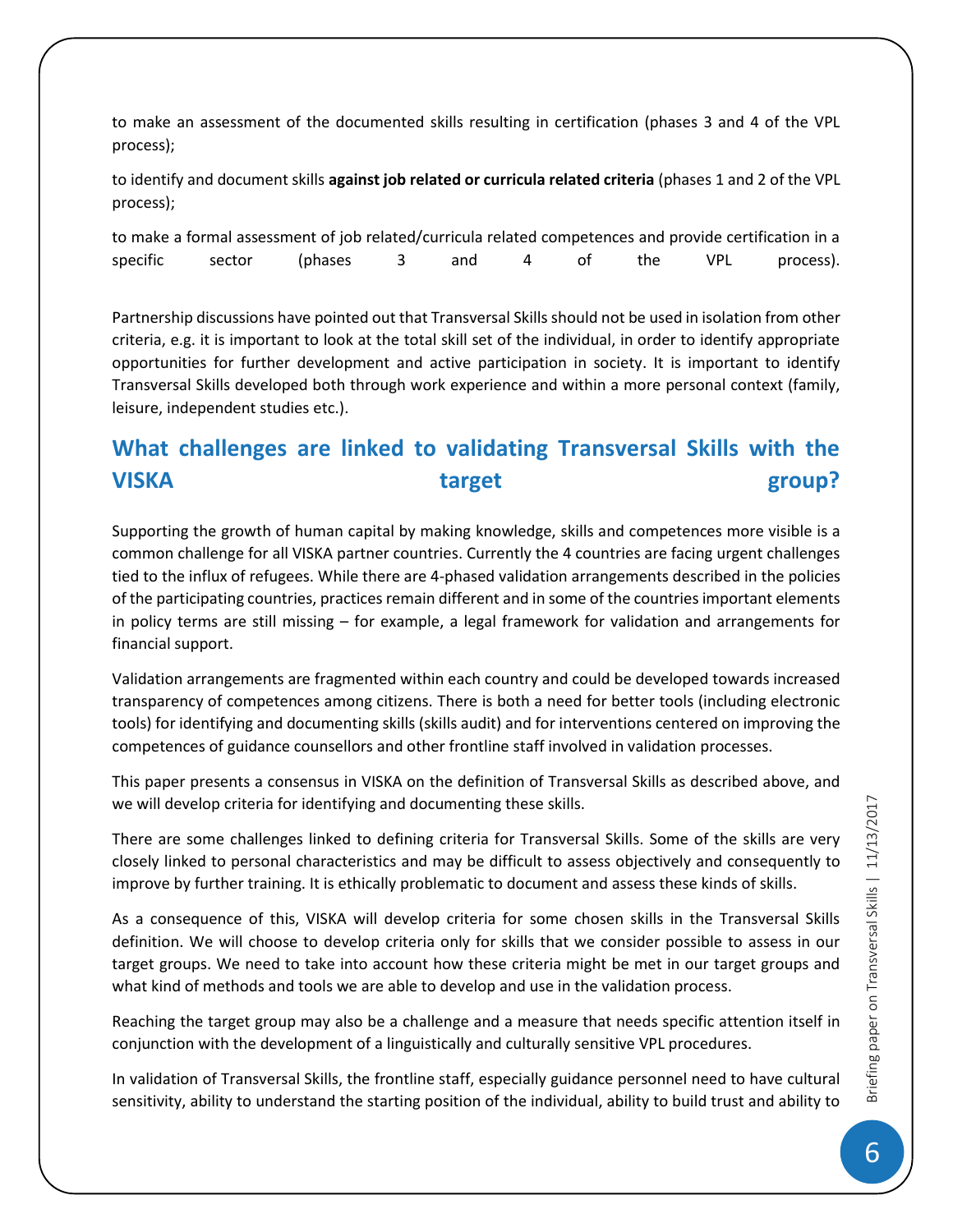



motivate and support. They need to be able to recognise personal skills through different forms of communication to bring forward skills that may be relevant for the assessment.

#### <span id="page-7-0"></span>**Developing criteria for assessment of Transversal Skills**

In this briefing paper (Deliverable D1.1), produced in November 2017, the partnership has come to a consensus on a set of skills (framework) describing Transversal Skills in the context of the VISKA project. Based on this framework the partnership will work on developing criteria to be used in the field trials that are to begin mid-year 2018. The results from the field trials, including the identification, documentation and possibly the assessment of Transversal Skills, will be evaluated through data collected during trials and reported in a comparative report on final results of VISKA 3-country field trials (Deliverable D5.2), to be produced in January 2020. All project products will be published on the project website www.viskaproject.eu